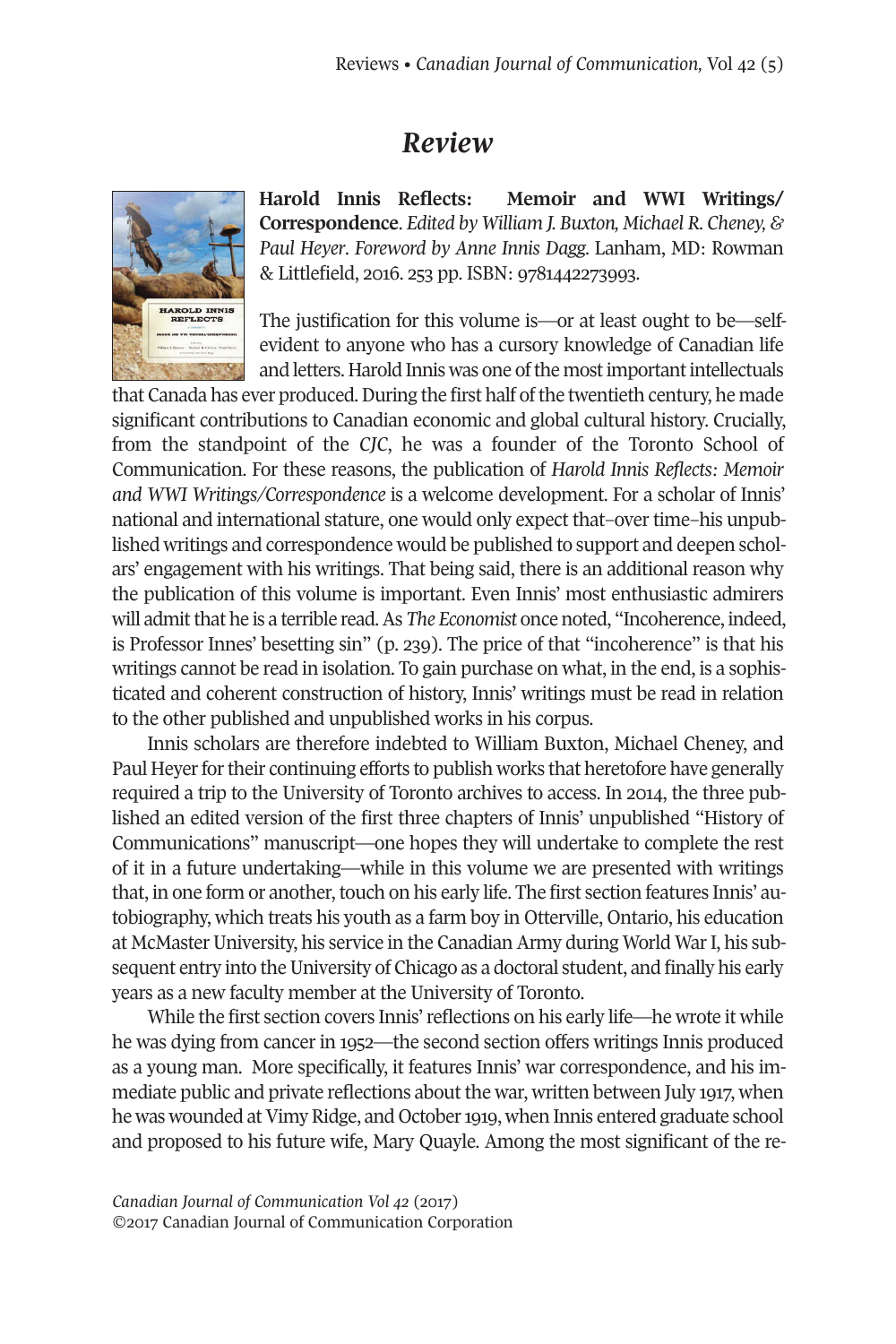flections featured here is Innis' MA thesis, *The Returned Soldier*. These materials are accompanied by a foreword from Anne Innis Dagg and an able introduction by the three editors, both of which are useful for putting Innis' writings in the contexts of his life and times. All writings are also annotated by the editors for the purposes of identifying individuals named by Innis, providing historical context, cross-referencing the autobiography with Innis' correspondence, and referring readers to relevant secondary sources in the Innis literature.

The significance of these materials, both original and contextual, is what they have to tell us about the trajectory of Innis' life, and his evolution as a scholar. With respect to the former, Innis grew up in a Baptist family where life was hard (some might even say austere), but also sheltered. Through education, and through service in the war, Innis came to learn that life was often fractious, complicated and deeply unfair. As an undergraduate student teaching summer school in Alberta during 1915, Innis directly learned a new word: region. Through encounters with friends and contacts, he learned that not all Canadians were equally happy with the political and economic compact that was Confederation. It was a lesson that would define his scholarship and, later, his participation in the Royal Commission on Transportation in 1948. Innis' horizons were further stretched while he was at McMaster, where the verities of his Baptist faith were tested by the philosopher James Ten Broeke, a lifelong influence. Ten Broeke was more than ready to engage with doctrinaire, evangelical students and produced books, Innis reports, that identified the problems "of working out a philosophical basis for theology, when to the orthodox no such problem existed"  $(p, 41)$ . The philosopher was "by far the most heretical thinker in the university"  $(p, 41)$ .

As for his military service, Innis had little good to say about it. He had hated life in the army, save for the exposure it provided him to soldiers from other parts of Canada, an experience which gave him "an understanding of individuals which I never otherwise would have had"  $(p, 82)$ . One lesson that was purchased then and after the war was a deeper understanding of how industrial capitalism affected people. "There was a hardness" Innis writes of the Canadian industrial workers he encountered in Britain, "such as I had not come into contact with" (p. 50). In 1920, Innis gained a deeper understanding of why a person—in town, or in country—might become "hard." John Dell, his best friend from childhood, and then an employee at a Grand Trunk Railway plant, wrote: "You know it is not my lot to wear fine clothes. You know the chance I had to make a start and when I did it was none too brilliant" (p. 38). In a certain sense Innis did not know, and for that reason Dell's lines made a profound impression on him. "I doubt where I had ever forcibly realized," he wrote in his autobiography, "what lives of certain individuals meant until he wrote those lines. It was an indication of resignation to a certain type of life with no hope and consequently little prospect of rising above it. It was an indication of 'class' in a rural area" (p. 38).

The texture of Innis' life, however, was defined by much more than contingent events that suggested life is nasty, brutish and short. Innis saw human misery, but he also knew wonder. He was confronted with complexity, but also found heuristics that made sense of much of it. Innis obtained that wonder—and intellectual purchase while completing his undergraduate and MA degrees at McMaster. Originally intending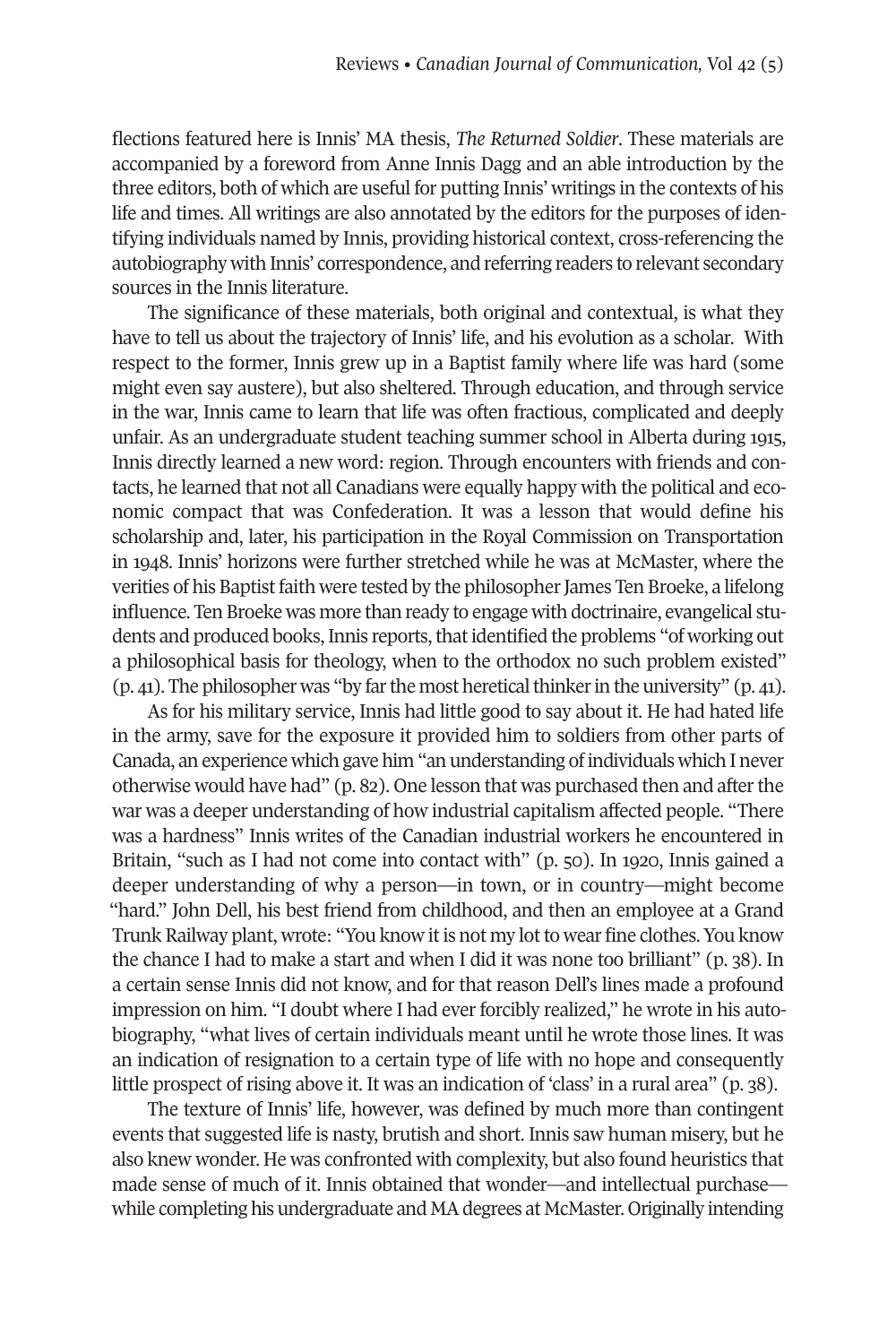to use the two degrees as a foundation for a career in law or the ministry, it is striking to see how many ideas initially acquired at McMaster later found expression in his scholarship. Innis' commitment to the concept of balance is a well-known feature of his early and late scholarship. He applied the term to analyze multiple practical, institutional, economic and cultural contexts, but all applications of the term "balance" could be and were reduced to a simple proposition: healthy systems require the maintenance of balance between freedom and constraint. His autobiography suggests his commitment to this concept was inherited from William Stuart Wallace, his history lecturer and later librarian at the University of Toronto: "I can still remember his statement that 'liberty is impossible without order,' 'that the economic interpretation of history is not the only interpretation but it is the deepest interpretation' " (p. 39).

A second feature of Innis' writings—particularly his economic histories—is that Innis sought to be different. The trajectory of Canadian economic history, he argued, could not be analyzed by rote application of economic theory derived from the history and operation of foreign economies. Canada's economy, past and present, was different from its American, British, and European counterparts and therefore required a distinctly Canadian economics. What Innis meant by his appeal for difference has been a source of scholarly debate. Nationalist interpreters have typically seen it as an appeal to the particular: a call for the creation of an economics that applied to Canada and only Canada. Other interpreters, based in part on Innis' appeals to Adam Smith and Thorstein Veblen, argue that Innis subscribed to a more universal conception of economics. In this reading, Innis saw economic activity—and history for that matter—as being regulated by general laws. However, that fact did not preclude their manifestation and operation from being influenced by contingent circumstance and geography. It was perfectly possible, under a scheme of general law, for one locale to have a very different economic profile and history from its neighbour, as Canada did with the United States. Given this divide, it is intriguing to see the nascent conception of history and economics that we find in Innis' MA thesis. There, Innis counselled policymakers to look to precedent when considering the problem of soldierrepatriation after World War I. There was much they could learn from similar efforts undertaken after the U.S. Civil and Boer Wars. While historical analogues were useful, Innis further cautioned that decision makers should never be bound by them."It is true that history repeats itself," he wrote, "but it is equally true that history never repeats itself. The same universal laws are in operation, but with relation to different phenomena" (p. 160).

While important continuities arise from these documents, there are also important distinctions to which we should briefly attend in closing. This is a heterogeneous collection of documents. Its contents were produced in different decades, and expressed via different genres (memoir, letter, lecture, article, and thesis), so it is no surprise that we find marked differences in topic and Innis' self-presentation as we proceed from one part of the collection to the next. Here, in their introductory essay, the three editors do a masterful job in identifying the strengths and weaknesses of each source under scrutiny. Innis' reflections in his autobiography, the editors write, "are candid as well as guarded—for example, we learn about his anxieties as a student and teacher, but find out nothing regarding his romance with and marriage to Mary